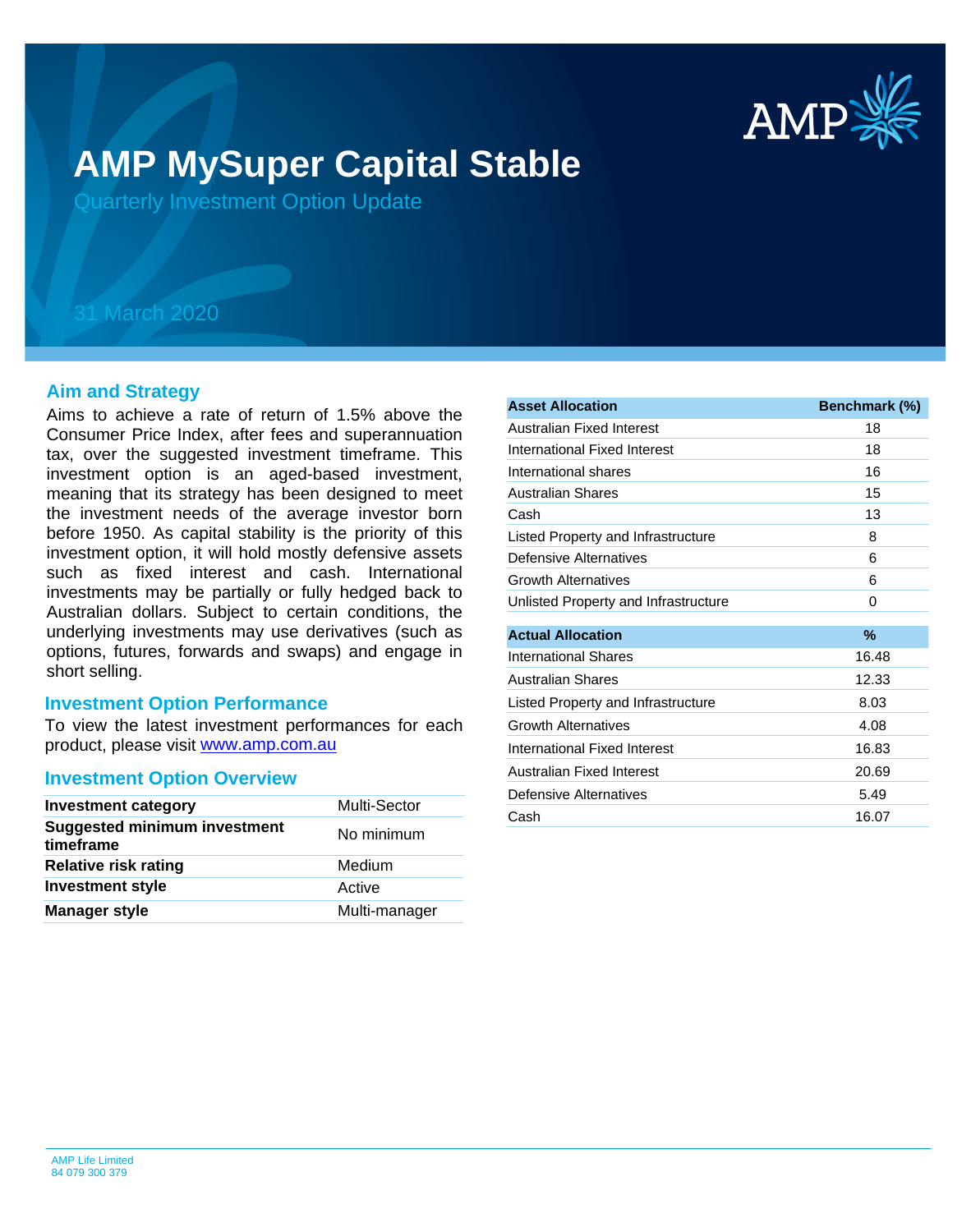## **Fund Performance**

AMP MySuper Capital Stable delivered a -8.5% return over the first quarter of 2020 as the world economy was brought to a standstill by the COVID-19 pandemic. Despite diversification and significant allocations to defensive assets, the size of share and credit market falls erased the returns generated in 2019. Pleasingly, as the option is designed for members at retirement age, negative impacts were less severe compared to options with greater allocations to growth assets.

The start of the year saw concerns shift from trade and geo-politics to COVID-19 and its effect on the global economy. As infection rates and the number of countries impacted increased exponentially, the disease evolved from a primarily China-centric issue to a catalyst for global recession. Defensive assets, such as government bonds and cash, benefitted from this environment as investors rotated to safety. Similarly, direct property and infrastructure assets reduced portfolio volatility as returns from direct assets are less sensitive to sharp market moves. However, growth assets experienced extreme volatility and tight liquidity conditions. Despite record fiscal stimulus packages by global governments, and further rate cuts and quantitative easing by central banks to ease the economic impact, both developed and emerging market shares fell 20% and 19% respectively (in local currencies terms), with the Australian share market following suit. In addition, credit markets suffered due to concerns about liquidity and corporate profit levels.

The outlook for 2020 is challenged as the severity and duration of the pandemic remains unclear. Markets are likely to be volatile in the months ahead. AMP MySuper Capital Stable now has below neutral exposure to shares as we prefer more defensive assets, such as bonds and cash, given the risk-adverse market environment. We also maintain broad exposures to alternative assets such as direct property, infrastructure and hedge funds which allow us to manage portfolio risk in periods of share market volatility. It is important for members to remember that these market shocks do not last forever and to remain focussed on the long term.

## **Market Review**

The first quarter of 2020 began with the renewed conflicts between the US and Iran and the US-China trade tensions which were later resolved and share markets were encouraged by initial signs the global economy was improving. However, as March approached, the global surge in COVID-19 cases outside of China led to a pandemic. At the end of the quarter, despite the continued rise in new COVID-19 cases (especially in the US and Italy) and signs of a slowdown in global economic activity, share markets had a strong rebound in response to further announcements of unprecedented stimulus measures by governments and central banks.

The Federal Reserve reduced interest rates by a further 100 basis points to 0.00%–0.25% and commenced its quantitative easing. The US government announced the largest fiscal package, worth \$US2 trillion. The Bank of Canada lowered its overnight rate target to 0.75% and launched a credit facility program.

In Europe, the UK officially left the European Union on 31 January. The European Central Bank launched a new Pandemic Emergency Purchase Programme, worth €750 billion. The Bank of England lowered its Bank Rate further and launched a new substantial quantitative easing program whilst the UK government announced it credit guarantees.

In Asia, China's central bank announced a reduction in reserve ratios for banks. The Bank of Japan provided a significant liquidity injection and expanded its quantitative easing program.